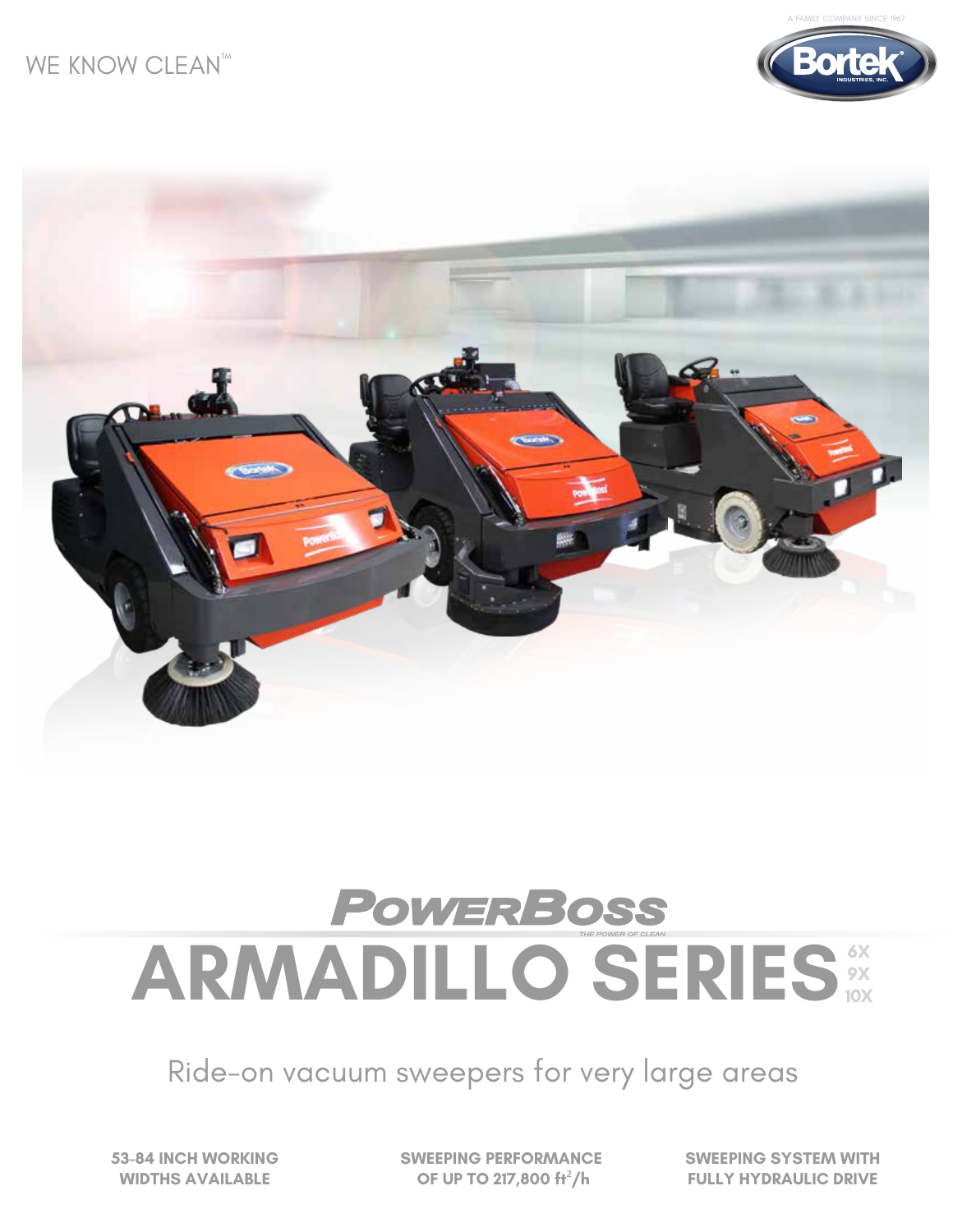

PowerBoss Armadillo Series are our high- performance vacuum sweepers for heavy-duty applications. These machines are fully hydraulic and provide a cleaning performance of up to 217,800  $ft<sup>2</sup>/h$ . The 10X, in particular, can be equipped with up to two side brooms to achieve a working width of 84 inches. Working on inclines of up to 16% is no problem at all for this sweeper. PowerBoss Armadillo is a highly efficient machine that provides maximum working comfort and is a showpiece of excellent workmanship.



#### **Professional sweeping results – for challenging applications**

PowerBoss Armadillo reliably deals with even extra-large amounts of dirt and particularly demanding working environments. When equipped with two side brooms, the 10X's working width is 84 in. This sweeper collects dirt and debris and moves it into the 158-gallon-capacity (which equates to approx. 2,000 lbs) dirt hopper made of robust sheet steel. The 64-in high dump system enables easy emptying.

#### **Four-stage dust filter system:**

Stage 1: Suction system with a collection tray at the main broom Stage 2: Pre-filter eliminates dust before it reaches the panel filter Stage 3: Efficient synthetic panel filter

Stage 4: Powerful filter-cleaning motor

- Robust and easy-to-change retractable side broom.
- Extra-large, multi-level dirt hopper with high dump and RTR system. **•** Powerful filter shaker.
- Hydraulic front brakes. Additional standard equipment: a mechanical parking brake.
- Liquid-cooled industrial engine (diesel or LPG).
- Spark-arresting silencer.
- Easy-to-change sweeping unit.
- **Dual-speed sweeping system**
- **Spark-arresting silencer**
- **Water-cooled diesel or LPG engine**
- **Wet-sweep bypass**
- **Power filter shaker**



#### **Large debris hopper capacity - Unique System**

PowerBoss Armadillo combines its particularly large capacity dirt hopper with our unique Rotary-Trash- Relocator system (RTR system), which provides both extremely long running times per operation and superior economic efficiency. The RTR system briefly rotates the hopper forward, which can increase the filling capacity by up to 50%, depending on the type of dirt and debris.

#### **Efficient and economical in- and outdoor applications**

The vacuum sweeper PowerBoss Armadillo is your perfect choice when it comes to professional cleaning results on large areas. These machines are tailor-made for applications in areas such as:

- Modern production lines
- Large warehouses **•** Waste industry
- Metal processing industry
- Foundries
- Breweries
- Beverage industry
- Concrete and cement factories
- Shopping and leisure centres
- Car parks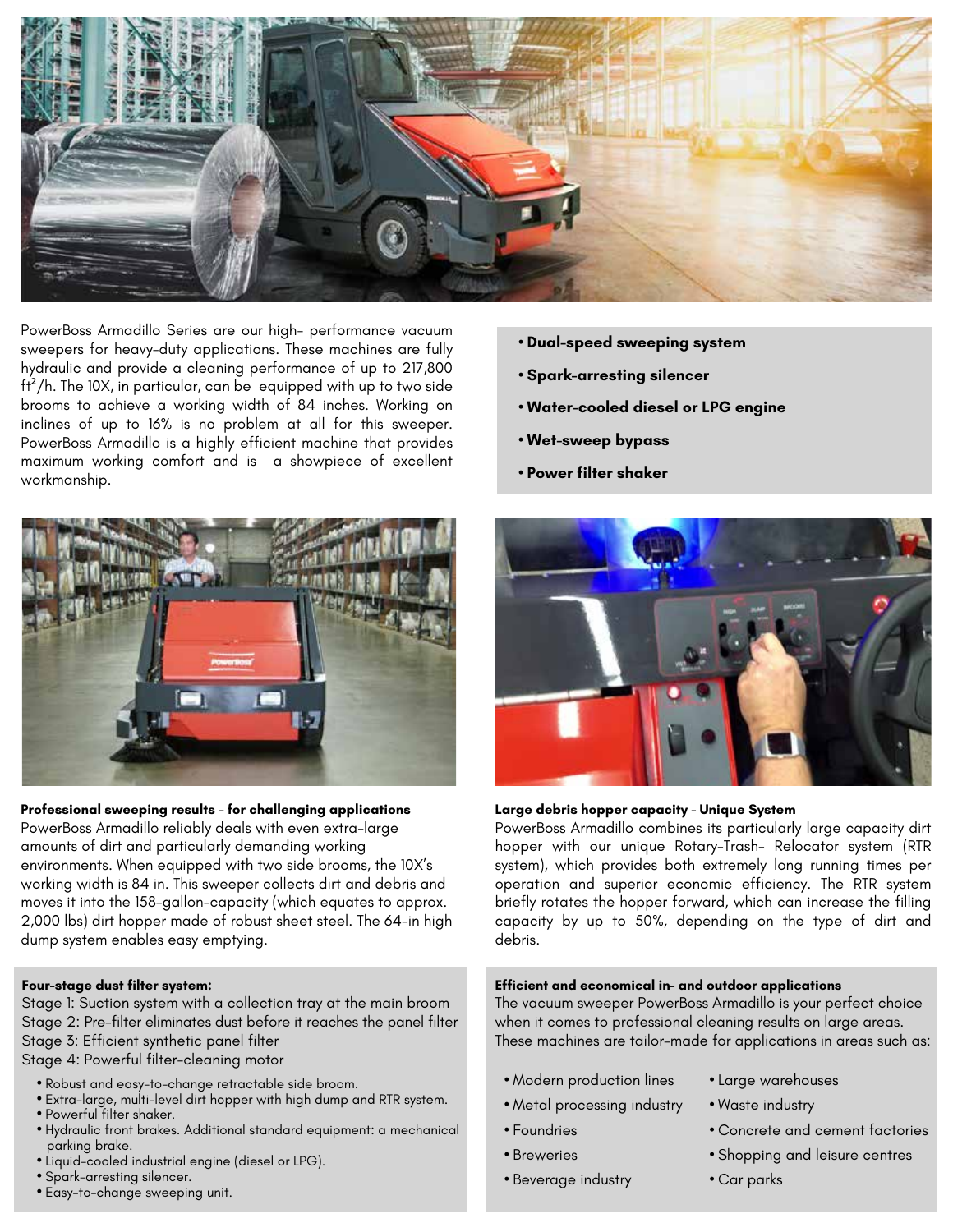## **Special Features Designed with Attention to Detail**



**Clearly Structured** The driver has a constant overview of all functions. Everything is within easy reach on the user-friendly operating panel.



**Practical Feature** The robust sheet-steel debris hopper can be lifted to a dumping height of up to 64 in.



**Climbing Ability**<br>Thanks to Power Climb™, PowerBoss's Armadillo is capable of climbing high curbs and inclines of up to 16% - in sweeping mode and with a fully loaded hopper.



**Even more productive and efficient:**

The right broom is available as a standard to increase the machine's cleaning performance. Using a second broom (option) increases the sweeping width to (up to) 84" - for even more efficient working.



**Comfortable and robust:** PowerFlex<sup>™</sup>, the rear suspension as used in the automotive sector minimises vibrations for the driver and ensures a long service life of

the machine.



**Highest levels of economic efficiency:** The large 158 gallon capacity debris hopper ensures long operating times and efficient working.



**Comfortable maintenance** PowerSwing™ enables 360° access to both the engine and hydraulic system. For reduced downtimes and increased productivity.



**No-tools quick-change filter for easy, routine maintenance.** Equipped with a dual dust filter and four-stage dust filtration system as a standard.